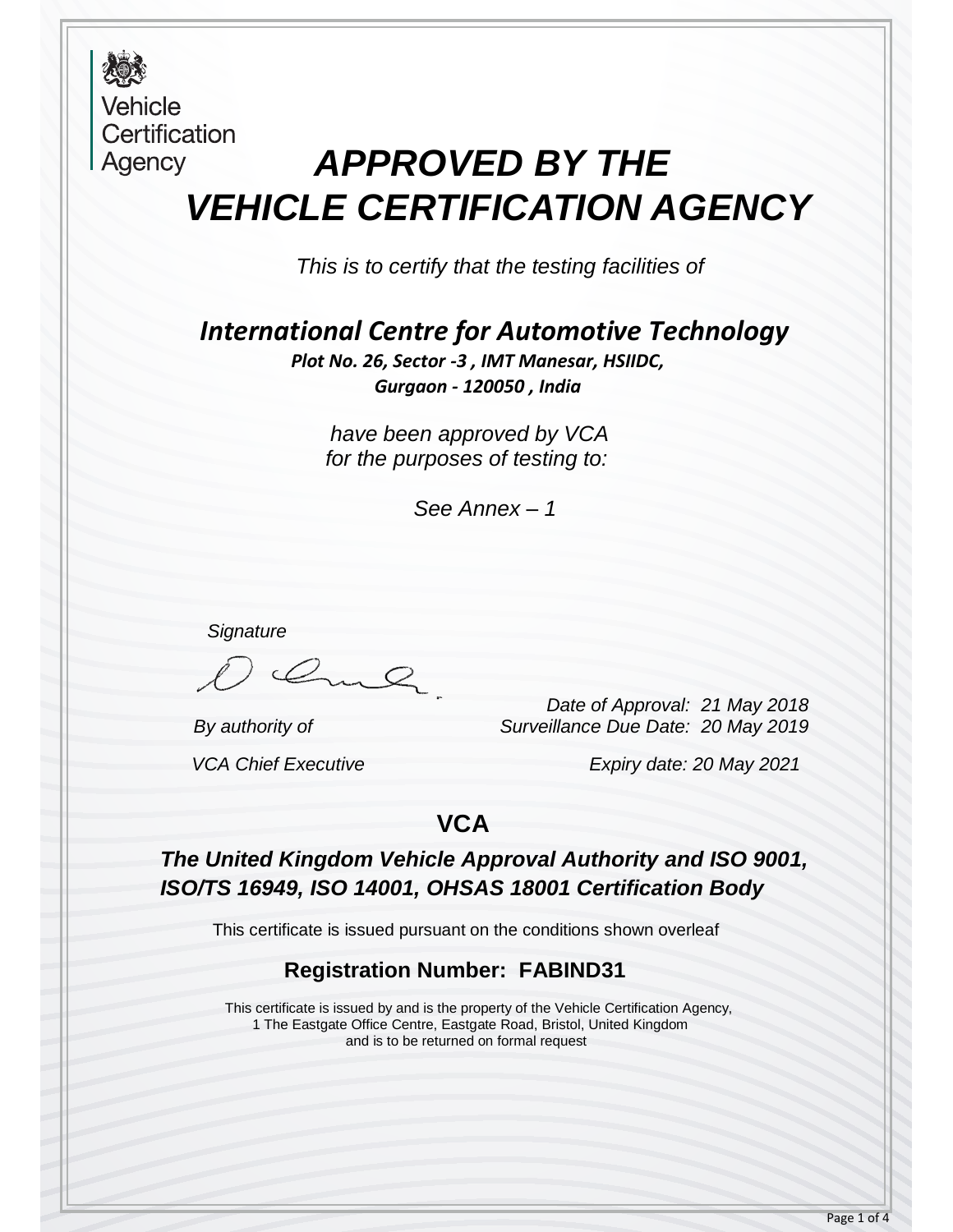樱 Vehicle Certification Agency

> *The facilities shown on this certificate have been appraised in accordance with VCA internal quality procedure WI 03-101 to indicate their suitability for official witnessed tests and/or COP purposes to VCA engineers. This certificate does not constitute any formal approval, and recognisably*

> *third parties for any other purpose is entirely at their own risk. The appraisal is valid for this facility for a maximum period of three years, but VCA reserves the right to reassess the entry if witnessed tests are not routinely undertaken. The facility is obliged to inform VCA of any major changes to equipment, procedures or personnel, and at its direction VCA may temporarily or permanently remove the facility from the register of certified facilities without notice until a satisfactory reappraisal has been completed. Application must also be made to extend the use of the facility to cover additional or new Directives and Regulations.*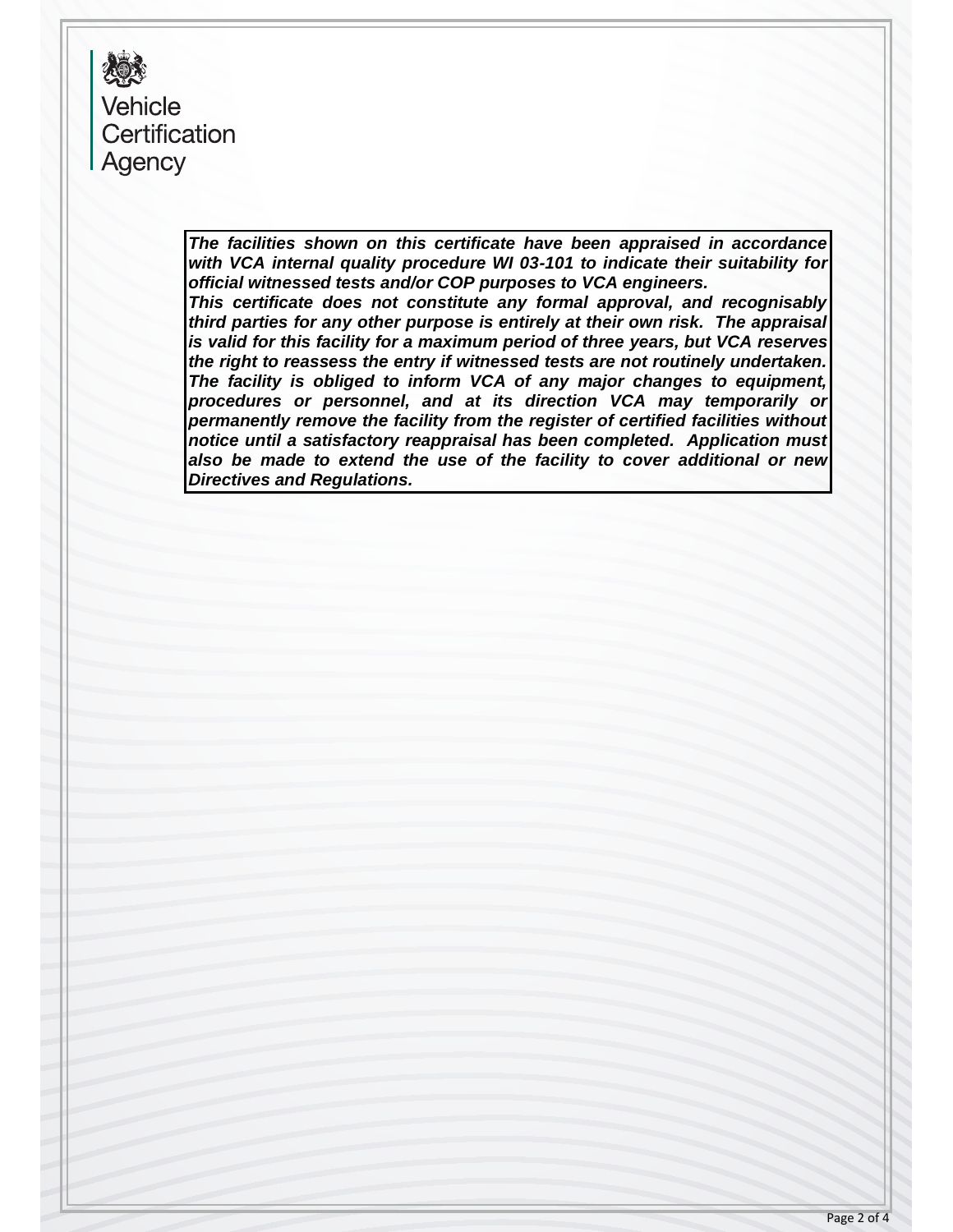# **おいしょうかんてき**<br>
Vehicle<br>
Certification<br>
Agency

*Annex – 1*

| Sr. No.        | Laboratory                                                                           | <b>Scope</b>                                                                                                                                                                                                                                               |
|----------------|--------------------------------------------------------------------------------------|------------------------------------------------------------------------------------------------------------------------------------------------------------------------------------------------------------------------------------------------------------|
| $\mathbf{1}$   | ICAT Site 1<br><b>Components Testing</b><br>Lab                                      | ECE R11; ECE R43; ECE R46; ECE R81                                                                                                                                                                                                                         |
| $\overline{2}$ | <b>ICAT Site 1</b><br>CNG/LPG, Horn &<br><b>SLD Components</b><br><b>Testing Lab</b> | ECE R28; ECE R89; ECE R110; ECE R67<br>ISO 15000 Part 2, 6, 7, 9, 11                                                                                                                                                                                       |
| $\overline{3}$ | <b>ICAT Site 1</b><br><b>Fatigue Testing Lab</b>                                     | ISO 3471; ISO 3449; ECE R55; 1322/2014/EU <sup>(3)</sup>                                                                                                                                                                                                   |
| $\overline{4}$ | ICAT Site 1<br>Photometry Lab                                                        | ECE R2, ECE R3, ECE R4, ECE R5, ECE R6, ECE R7, ECE R19, ECE<br>R23, ECE R27, ECE R31, ECE R37, ECE R38, ECE R48, ECE R50, ECE<br>R69, ECE R70, ECE R77, ECE R87, ECE R91, ECE R98, ECE R99, ECE<br>R104, ECE R112, ECE R113, ECE R119, ECE R123, ECE R128 |
| 5              | ICAT Site 1<br>Engine Testing Lab /<br><b>Pollutant Emissions</b>                    | ECE R24 ; ECE R49 ; ECE R85 ; ECE R83 ; ECE R84; ECE R96 ; ECE<br>R40 ; ECE R47 ; ECE R101 ; ECE R120                                                                                                                                                      |
| 6              | <b>ICAT Site 2</b><br>Passive Safety Lab                                             | ECE R21 ; ECE R127(2) ; ECE R12(1) ; ECE R16 ; 78/2009/EC ; ECE<br>R <sub>17</sub>                                                                                                                                                                         |
| $\overline{7}$ | <b>ICAT Site 2</b><br><b>Tyre Testing Lab</b>                                        | <b>ECE R30; ECE R54; ECE R75</b>                                                                                                                                                                                                                           |
| 8              | <b>ICAT Site 2</b><br><b>EMC Testing Lab</b>                                         | ECE R10; 2015/208/EU(4)                                                                                                                                                                                                                                    |

*\*Notes*

*(1) Excluding Full Frontal Crash*

*(2) Excluding Lower Leg Form Test*

*(3) Only Applicable for Testing Annex VIII ; Annex IX ; Annex X ; Annex XIV*

*(4) Only Applicable for Testing Annex XV*